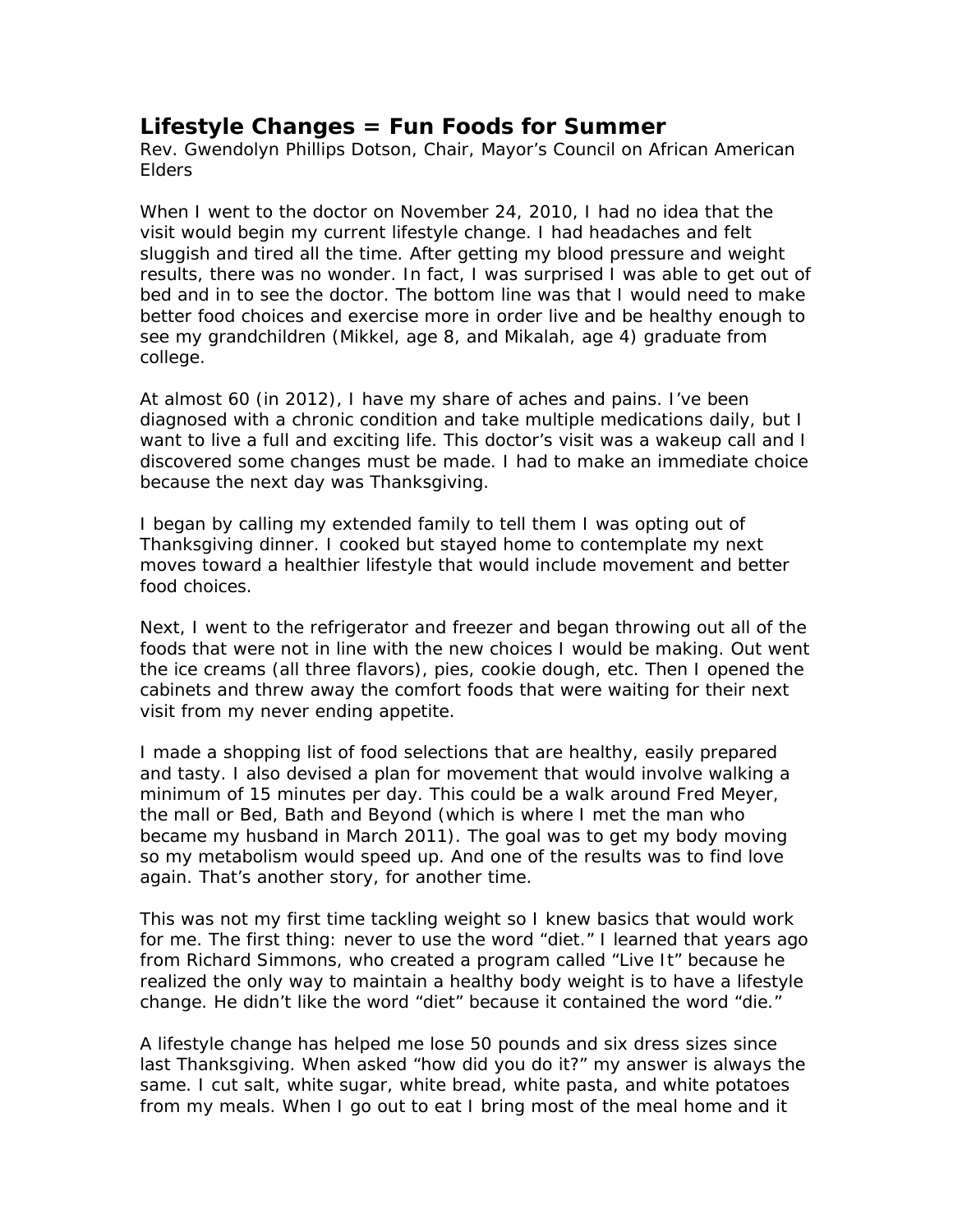becomes two or three small meals instead of one large meal. I try to go to the gym three times per week but, if I don't make it, I still walk 15 minutes per day. And most of all — I decided to have fun!

I'd like to share with you a few ideas for fun summer foods from Gwendolyn's Kitchen:



## **Breakfast: 3 Egg-white Omelet**

*(1 tsp olive oil, 1 tsp butter, ¼ cup spinach, ¼ cup tomatoes (diced), 2-3 egg whites, ¼ cup mushrooms (sliced), low-fat cheese, pinch of salt, pinch of pepper)* 

Heat olive oil and butter in an 8" omelet pan. Add spinach, tomato, and mushrooms to sauté. Whisk egg whites until foamy. Add egg whites to pan, swirling pan to create a thin edge on the outside of the egg mixture. After the egg sets, add a little low-fat cheese and fold onto plate (only turn it over if you're a pro). Add salt and pepper, if you must.



## **Lunch: BBQ Turkey Burger**

*(ground turkey, 1 T BBQ sauce, 1 tsp mustard, sweet and tangy BBQ seasoning, salt, pepper, 2% American cheese, skinny wheat buns, sliced tomato, lettuce, pickle)* 

Season ground turkey with 1 BBQ sauce, mustard, BBQ seasoning, salt, and pepper. Make several patties and put them on the grill. When done, put on a bun and add cheese, tomato, lettuce, pickle, and condiments of your choice.



## **Frozen Fruit Tea**

*(grapes, mango balls, strawberries, watermelon balls, tea, artificial sweetener)* 

Combine fruits and freeze overnight. Place frozen fruit in a glass and add tea and artificial sweetener to taste. Yummm. You can continue to add tea or allow fruit to melt. Double yumm.